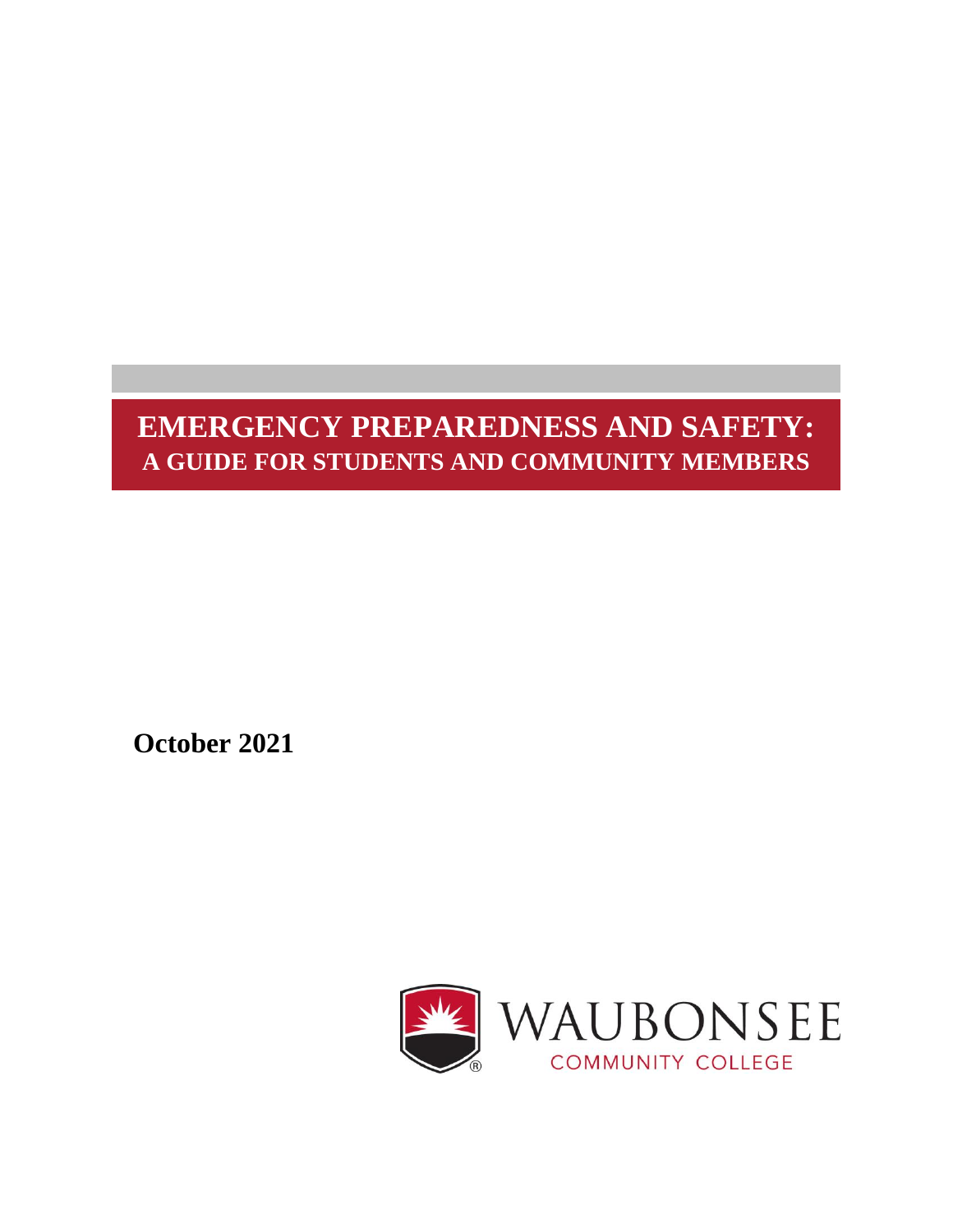## **TABLE OF CONTENTS**

| <b>Emergency Contacts</b>            | $\overline{2}$          |
|--------------------------------------|-------------------------|
| <b>Emergency Notifications</b>       | 3                       |
| <b>Evacuation Procedures</b>         | $\overline{\mathbf{4}}$ |
| <b>Fire</b>                          | 5                       |
| <b>Medical and First Aid</b>         | 6                       |
| <b>Mental Health Emergency</b>       | 7                       |
| <b>Threatening Behavior</b>          | 8                       |
| <b>Violent Crime in Progress</b>     | 9                       |
| <b>Bomb or Explosion</b>             | 10                      |
| <b>Weather Emergency</b>             | 11                      |
| <b>Chemical or Radioactive Spill</b> | 12                      |
| <b>Utility Failure</b>               | 13                      |
| <b>Sugar Grove Campus Map</b>        | 14                      |

Waubonsee's *Emergency Preparedness and Safety: A Guide for Students and Community Members* is designed to provide students and community members with easily accessible, basic information on recommended responses to an array of potential emergencies. Please keep a copy in a location where you can quickly access it in the event of an emergency. Copies of this guide are available on Waubonsee's website at [http://www.waubonsee.edu/safety/.](http://www.waubonsee.edu/safety/)

Waubonsee's commitment to campus safety and to the well-being of students, faculty and staff is comprehensive. That commitment includes on-campus safety and security in addition to emergency response plans. Should you have any questions regarding Waubonsee's *Emergency Preparedness and Safety: A Guide for Students and Community Members*, please contact Laura Elliott, Senior Administrative Coordinator, Campus Safety and Operations at (630) 466-6817.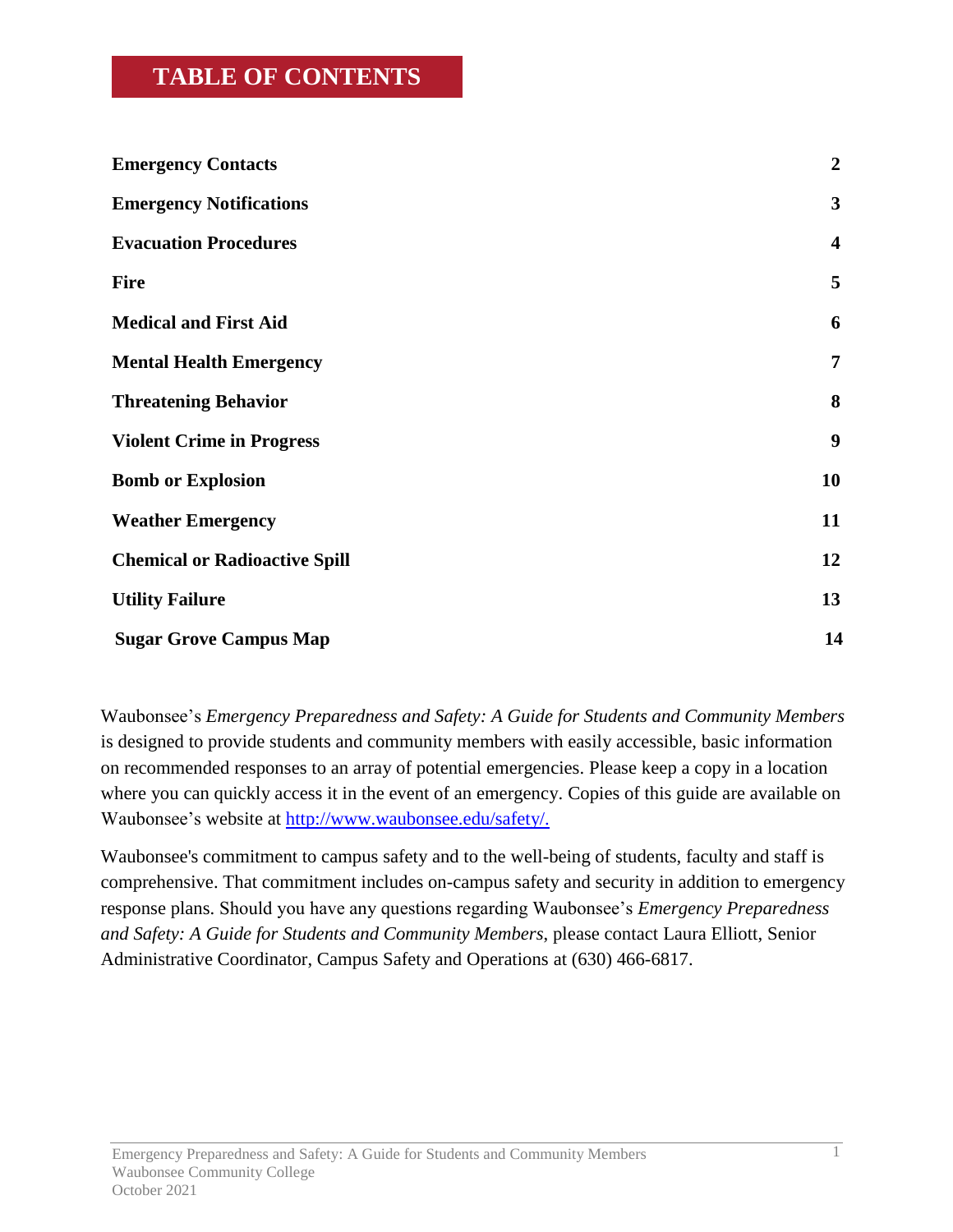# **EMERGENCY CONTACTS**

#### **Emergency Police/Fire/Rescue 9-1-1**

| <b>Waubonsee Police Department</b> |                  |
|------------------------------------|------------------|
| <b>Sugar Grove Campus</b>          | $(630)$ 466-2552 |
| Aurora Campus                      | $(630)$ 906-4142 |

*The Waubonsee Police Department is located in Dickson Center on the Sugar Grove Campus and at the front desk at the Aurora Campus.*

| <b>Waubonsee Counseling Resources</b>      |                  |
|--------------------------------------------|------------------|
| Counseling, Advising & Transfer Center     | $(630)$ 466-2361 |
| <b>Student Development</b>                 | $(630)$ 466-2590 |
| <b>Waubonsee Talk Line</b>                 | $(630)$ 264-0394 |
| <b>Area Hospitals</b>                      |                  |
| Provena Mercy Medical Center               | $(630)$ 859-2222 |
| <b>Rush Copley Medical Center</b>          | $(630)$ 978-6200 |
| Northwestern Medicine Delnor Hospital      | $(630)$ 208-3000 |
| Northwestern Medicine Valley West Hospital | $(815)$ 786-8484 |
| <b>Police Non-Emergency</b>                |                  |
| <b>Kane County Sheriff</b>                 | $(630)$ 232-6840 |
| <b>Sugar Grove Police</b>                  | $(630)$ 466-4526 |
| Aurora Police                              | $(630)$ 256-5000 |
| State Police District #2                   | (847) 931-2405   |

Plano Police (630) 552-3122

#### **Campus Call Boxes**

Sky blue emergency campus call boxes are located throughout the Sugar Grove Campus. Call Box locations are indicated on map on page 14.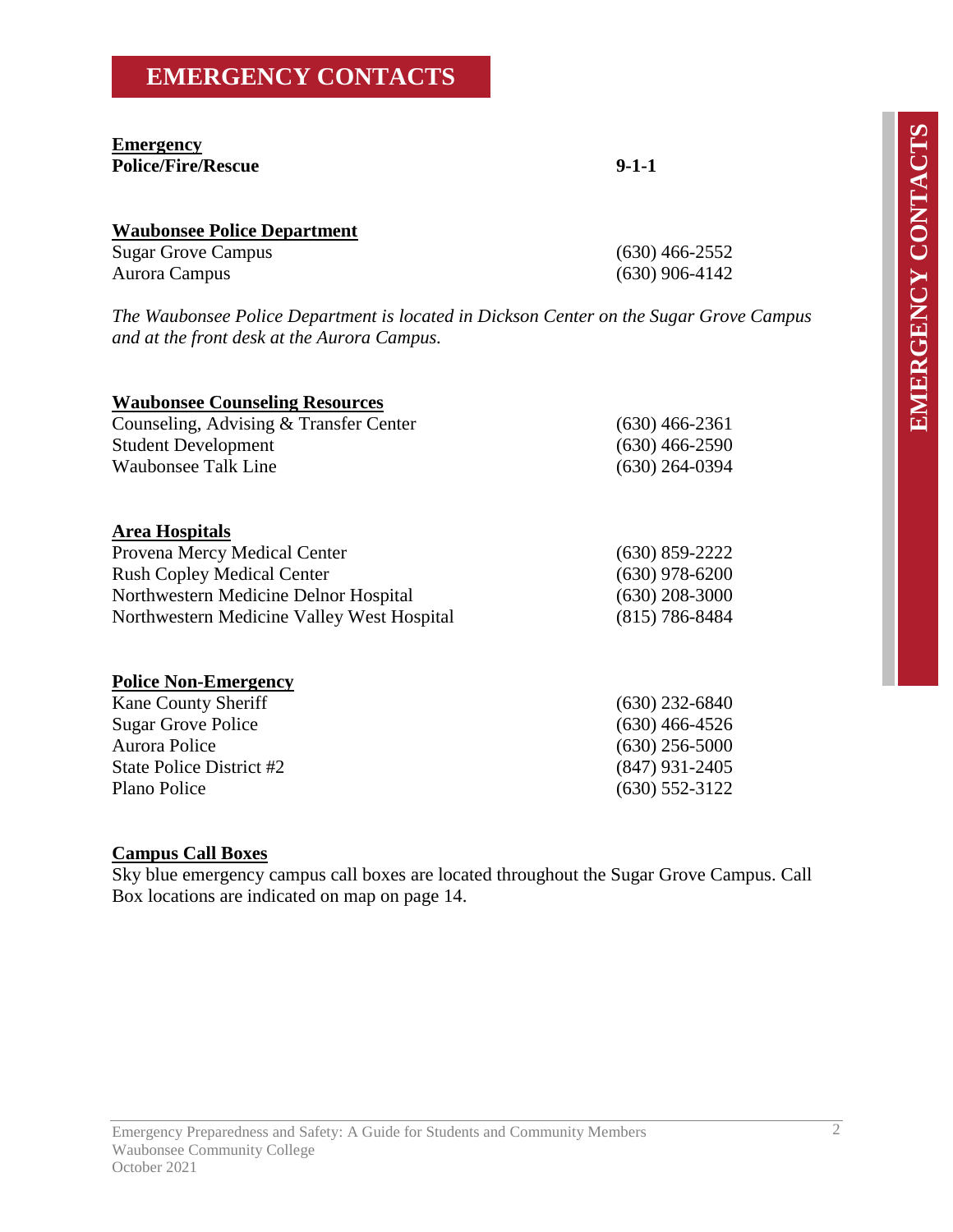# **EMERGENCY NOTIFICATIONS**

College officials will receive emergency warnings via:

- Regional Dispatching Services (9-1-1 Dispatch)
- Tornado Siren
- Lightning Detection System
- Weather reports from the National Weather Service
- Weather alert radios
- Private alarm monitoring service
- Surveillance cameras
- Campus emergency phones, office phones or mobile phones
- County emergency notification system (CodeRed)

College officials will disseminate emergency notifications to students via:

- Waubonsee Mass Notification System (public address)
- Waubonsee Alert System (Text/Voice/Email)
- Website and other social media
- Building alarms
- Media news releases
- College computer network message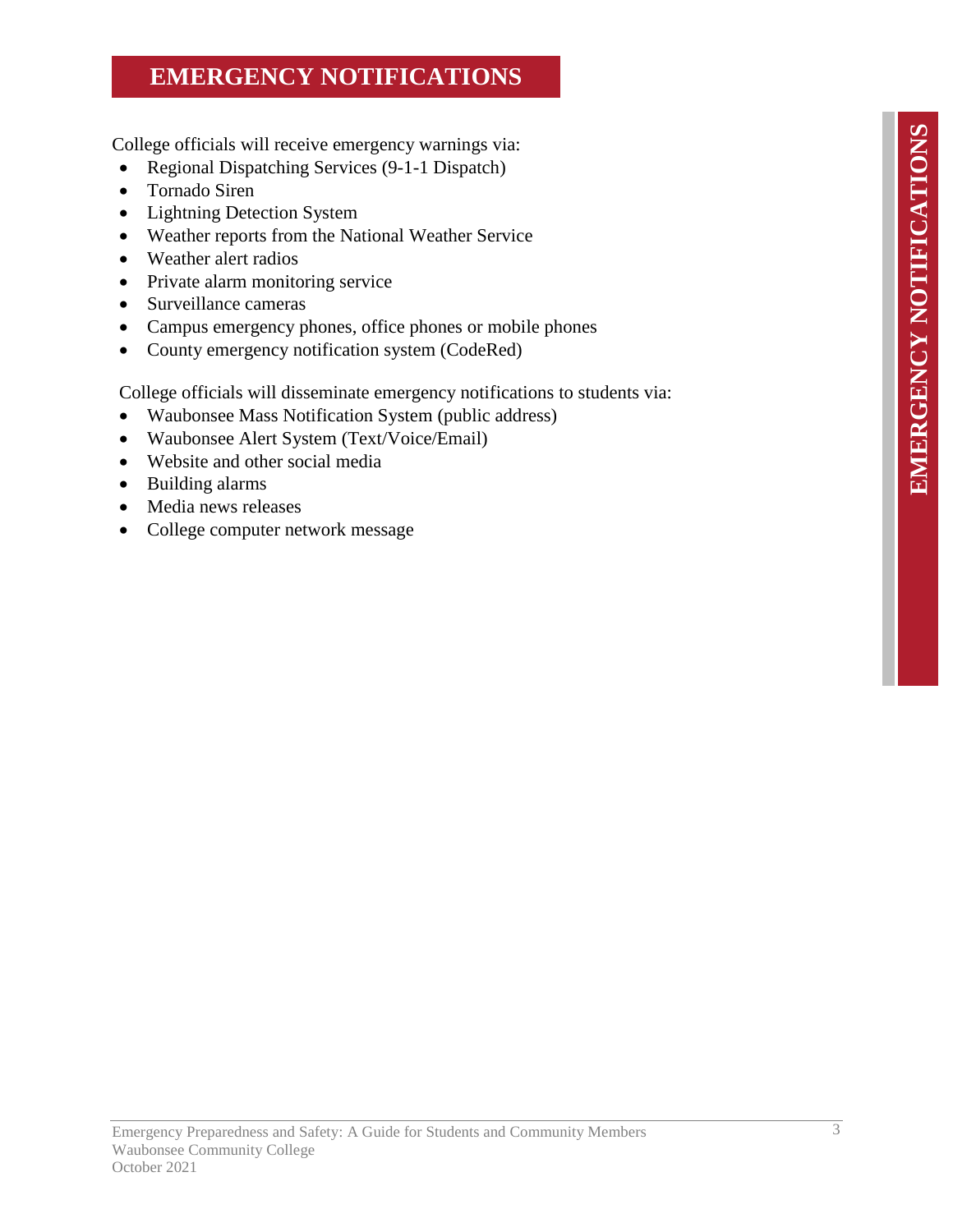## **EVACUATION PROCEDURES**

#### **BUILDING EVACUATION**

When the building fire alarm, public address system, or Waubonsee Alert System (Text/Voice/Email) is activated during an emergency:

- 1. Leave by the nearest marked exit and alert others to do the same. **Do not use elevators in cases of fire and/or utility failure.**
- 2. Assist the people with physical disabilities in exiting the building or move them to a designated area of safe refuge if safe evacuation is not possible.
- 3. Once outside, proceed to a clear area at least 50 feet away from the building. Keep exit doors, fire lanes, hydrant areas and walkways clear for emergency vehicles and personnel.

**Do not** return to an evacuated building unless instructed by a college official or the Campus Police.

#### **CAMPUS EVACUATION**

Evacuation of campus grounds will be announced by a college official or the Campus Police. Immediately vacate the site and relocate as directed.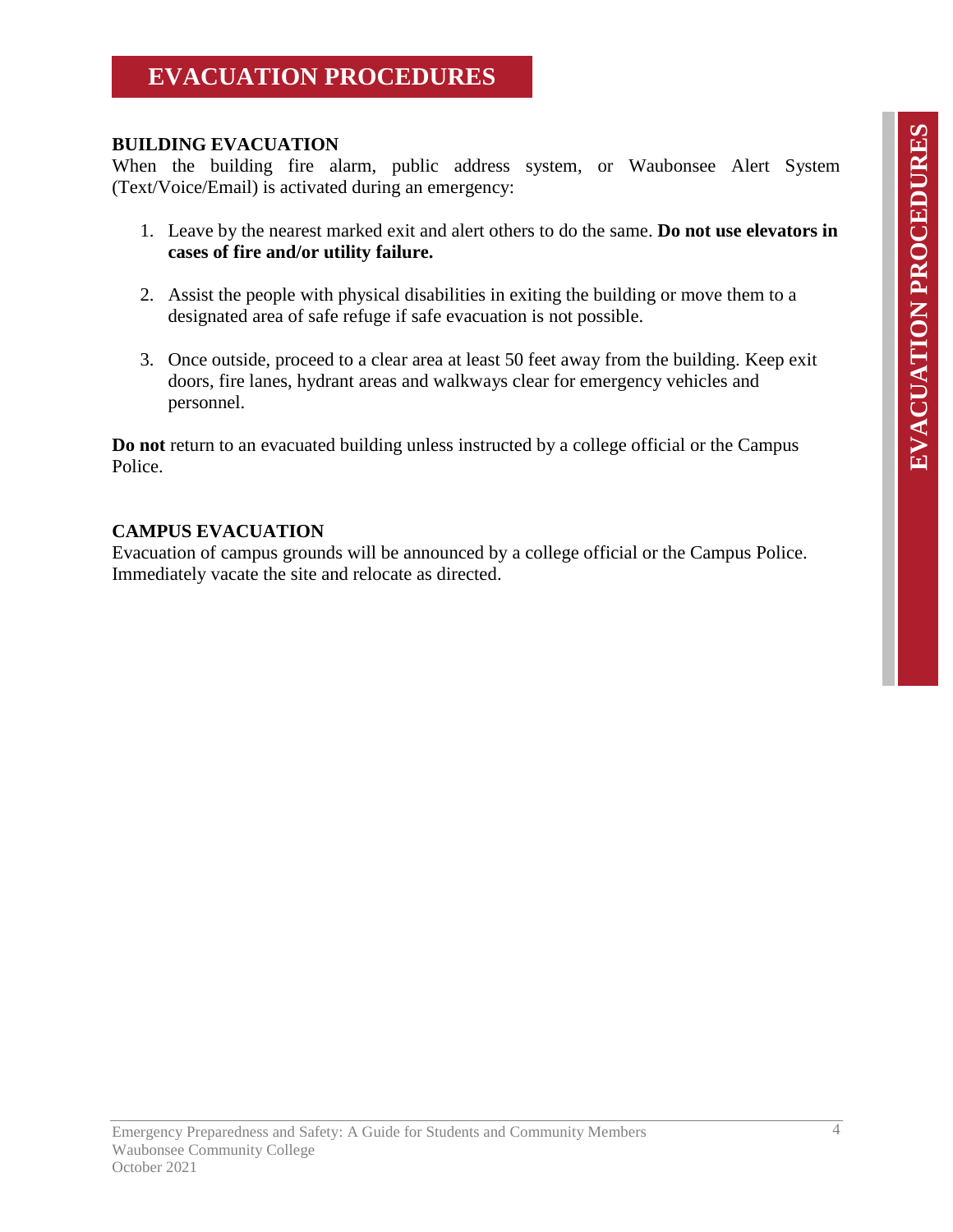

#### **FIRE IDENTIFICATION**

If you smell smoke or see an uncontrolled fire:

- 1. Alert people in the immediate area.
- 2. Evacuate all rooms, closing doors to confine the fire and reduce oxygen. Smoke is the greatest danger in a fire; stay near the floor where the air will be less toxic.
- 3. Activate a fire alarm pull station and evacuate the building.
- 4. *CALL 9-1-1 IMMEDIATLY.*

#### **FIRE EVACUATION**

When the building evacuation alarm is sounded:

- 1. Walk quickly to the nearest marked exit and alert others to do the same. Smoke is the greatest danger in a fire; stay near the floor where the air will be less toxic. Do not use elevators.
- 2. Assist the people with physical disabilities in exiting the building or move them to a designated area of safe refuge if safe evacuation is not possible.
- 3. Once outside, proceed to a clear area at least 50 feet away from the building. Keep fire lanes, hydrant areas and walkways clear for emergency vehicles and personnel.

Do not return to an evacuated building unless instructed by a college official.

#### **WHEN EVACUATION IS NOT POSSIBLE**

If you become trapped in a building, signal for help using a bright-colored towel or piece of clothing at the nearest window. If no window is available, stay near the floor where the air will be less toxic and yell for help. Use a phone to call for help if possible, and try to give clear directions to your location.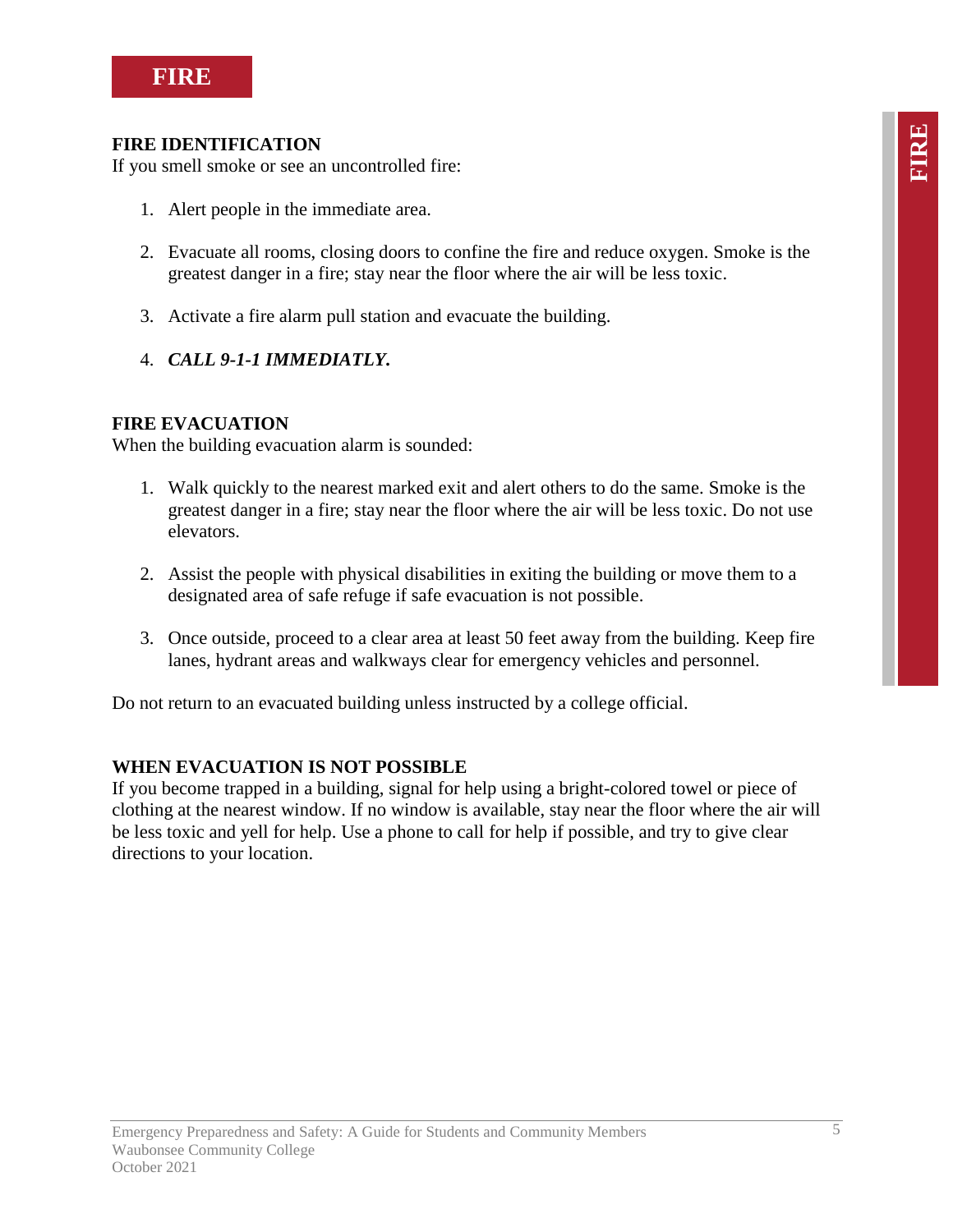## **MEDICAL AND FIRST AID**

Minor injuries should be reported to the Campus Police or a Building Services Specialist. The Campus Police Department is located near the bookstore in Dickson Center and can be reached by calling (630) 466-2552. At the Aurora Campus, the Campus Police Department is in the lobby and can be reached at (630) 906-4142. During evening and weekend hours, Building Services Specialists can be located near the administrative offices of each building.

#### **MEDICAL INTERVENTION NEEDED**

If you observe someone in need of immediate medical attention:

#### 1. *CALL 9-1-1 IMMEDIATELY.*

- 2. Do not attempt to move the victim unless he/she is in danger of further injury, or is exposed to a hazardous environment.
- 3. Properly trained individuals should begin CPR for an unresponsive victim who is not breathing. Use gloves and other personal protective equipment if available. Locate an Automated External Defibrillator (AED) and use it if trained to do so.
- 4. Properly trained individuals should commence first aid while waiting for an ambulance. Avoid contact with the victim's blood and other body fluids if possible.
- 5. Keep the person calm and comfortable.
- 6. If alcohol poisoning is suspected, keep the person awake.
- 7. Do not give the person fluids or medication while waiting for the ambulance.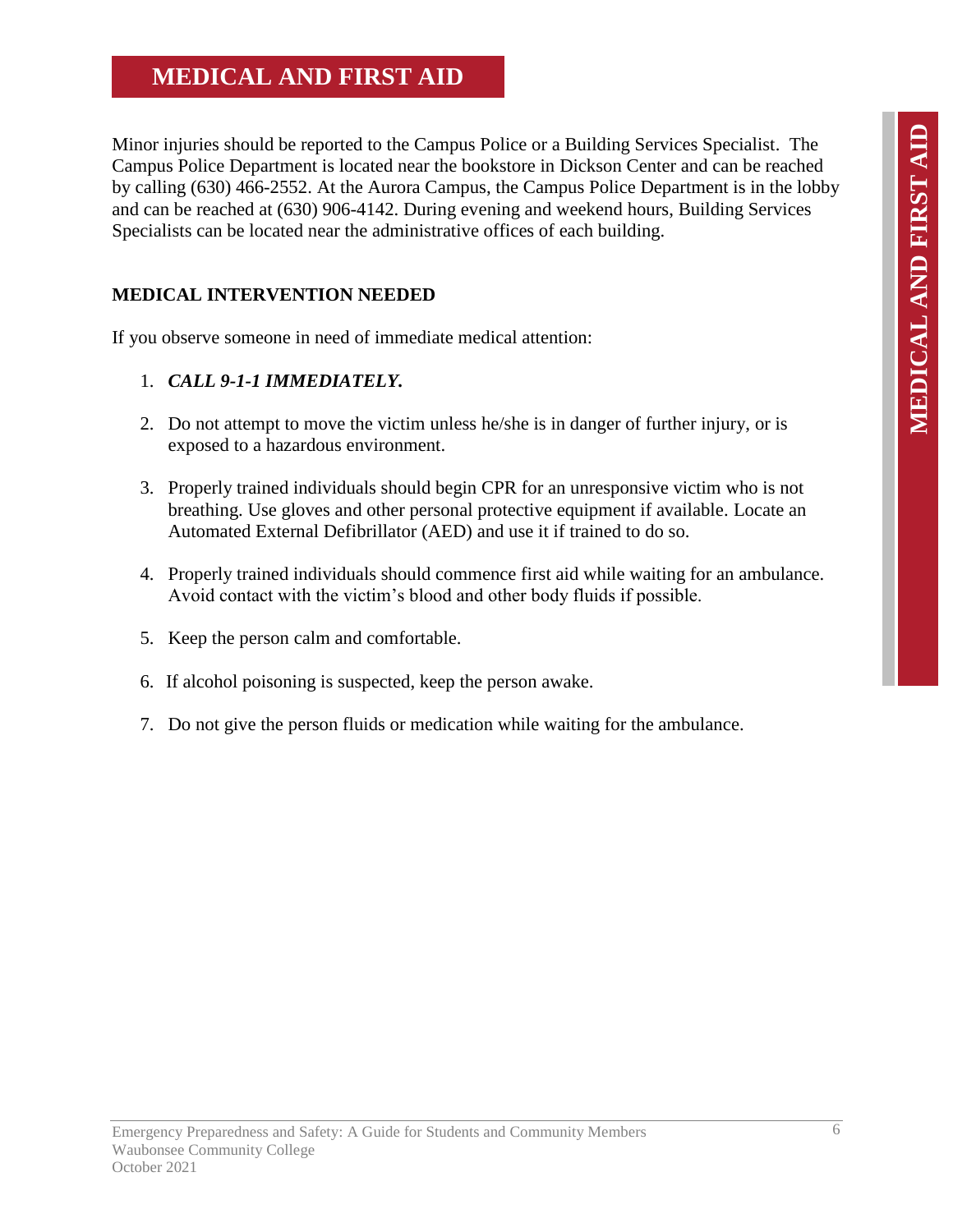## **MENTAL HEALTH EMERGENCY**

#### **EMERGENCY**

If one is an immediate threat to self or others, *CALL 9-1-1 IMMEDIATELY.*

#### **NON-EMERGENCY**

In non-emergency situations, refer students to the Chief Diversity Officer and Dean for Students at (630) 466-6686 or the Assistant Vice President of Student Services and Alumni Relations at (630) 466-2363. A Waubonsee Intervention Form (W.I.F.), can be used to file a report to the Chair of the Campus Assessment Team (CAT), the Assistant Vice President of Student Services and Alumni Relations. The W.I. F. is available on your mywcc account in the Safety Portlet tab or here: [https://cm.maxient.com/reportingform.php?WaubonseeCC&layout\\_id=4.](https://cm.maxient.com/reportingform.php?WaubonseeCC&layout_id=4)

#### **SIGNS THAT MENTAL HEALTH INTERVENTION MAY BE NECESSARY**

- Significant changes in academic or work performance
- Changes in hygiene, speech, attentiveness or social interaction
- Excessive drinking or drug use
- Severe loss of emotional control
- High levels of irritability
- Impaired speech or garbled/disjointed thoughts
- Excessively morbid, violent or depressing themes in written assignments
- Verbal expression of suicidal or violent thoughts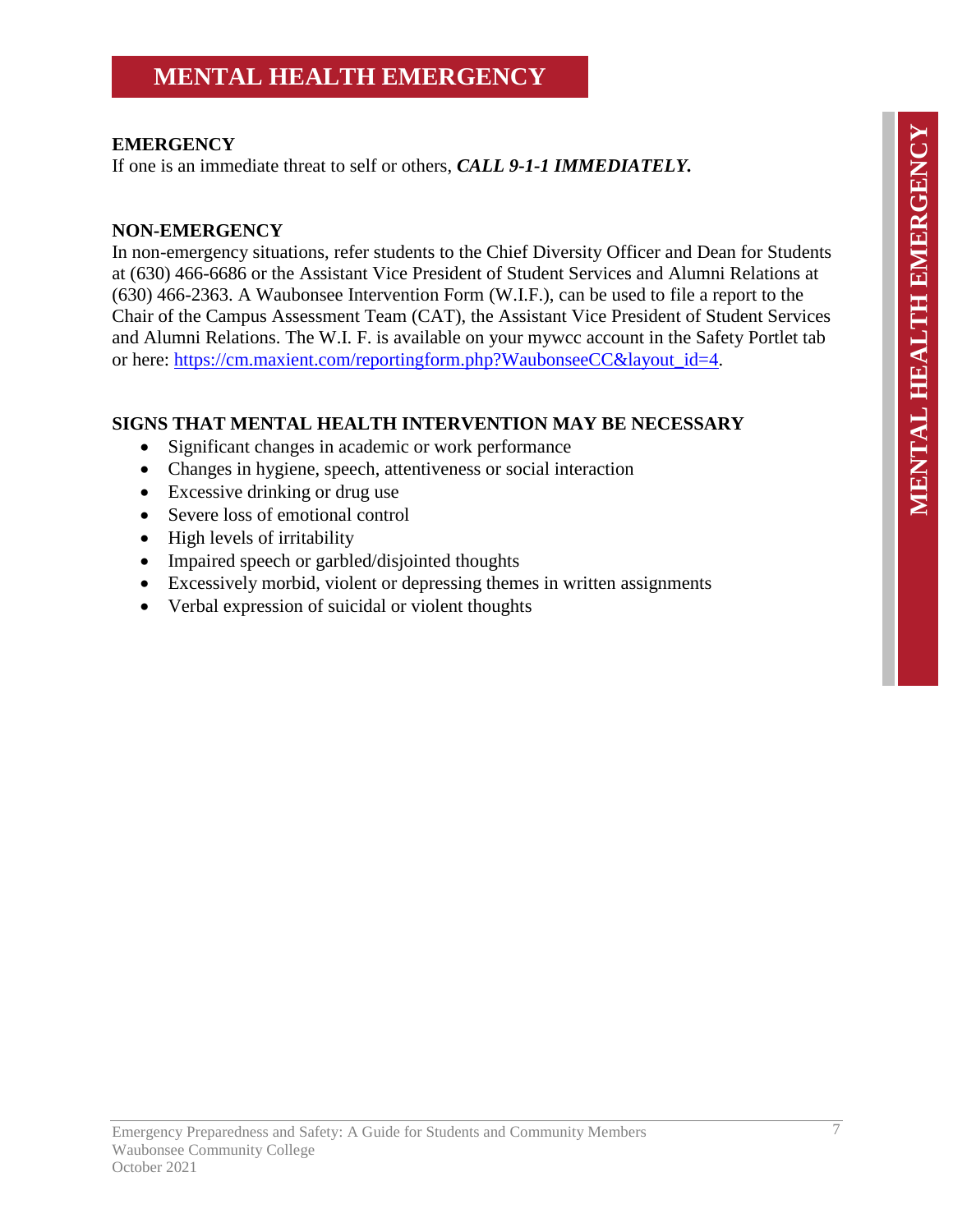### **THREATENING BEHAVIOR**

#### **EMERGENCY**

If one is an immediate threat to self or others, *CALL 9-1-1 IMMEDIATELY.*

#### **SUSPICIOUS BEHAVIOR**

If you observe a suspicious person on campus, immediately notify Waubonsee Campus Police and report the incident.

If you are on the Aurora Fox Valley Campus or Plano Campus, please report any immediate threats to the local police department by calling 9-1-1.

#### **NON-EMERGENCY**

In non-emergency situations, refer students to the Chief Diversity Officer and Dean for Students office at (630) 466-6686, or report the situation to the Chair of the Campus Assessment Team (CAT), the Assistant Vice President of Student Services at (630) 466-2363.

#### **SIGNS OF THREATENING BEHAVIOR**

Inappropriate disruptive, threatening or violent behavior can be defined as any act or behavior that:

- Is physically assaultive
- A reasonable person would perceive as obsessively directed, e.g., intensely focused on a grudge, grievance or irrational interest in another person and reasonably likely to result in harm or threats to persons or property
- Consists of a communicated or reasonably perceived threat to harm or in any way endanger the safety of a student, an employee or any other individual
- Would be interpreted by a reasonable person as having the potential for physical harm to a student, an employee or any other individual
- Is a behavior or action that a reasonable person would perceive as threatening or intended to provoke others
- Involves carrying or displaying weapons, destroying property or throwing objects in a manner reasonably perceived as threatening
- Consists of a communicated or reasonably perceived threat to destroy property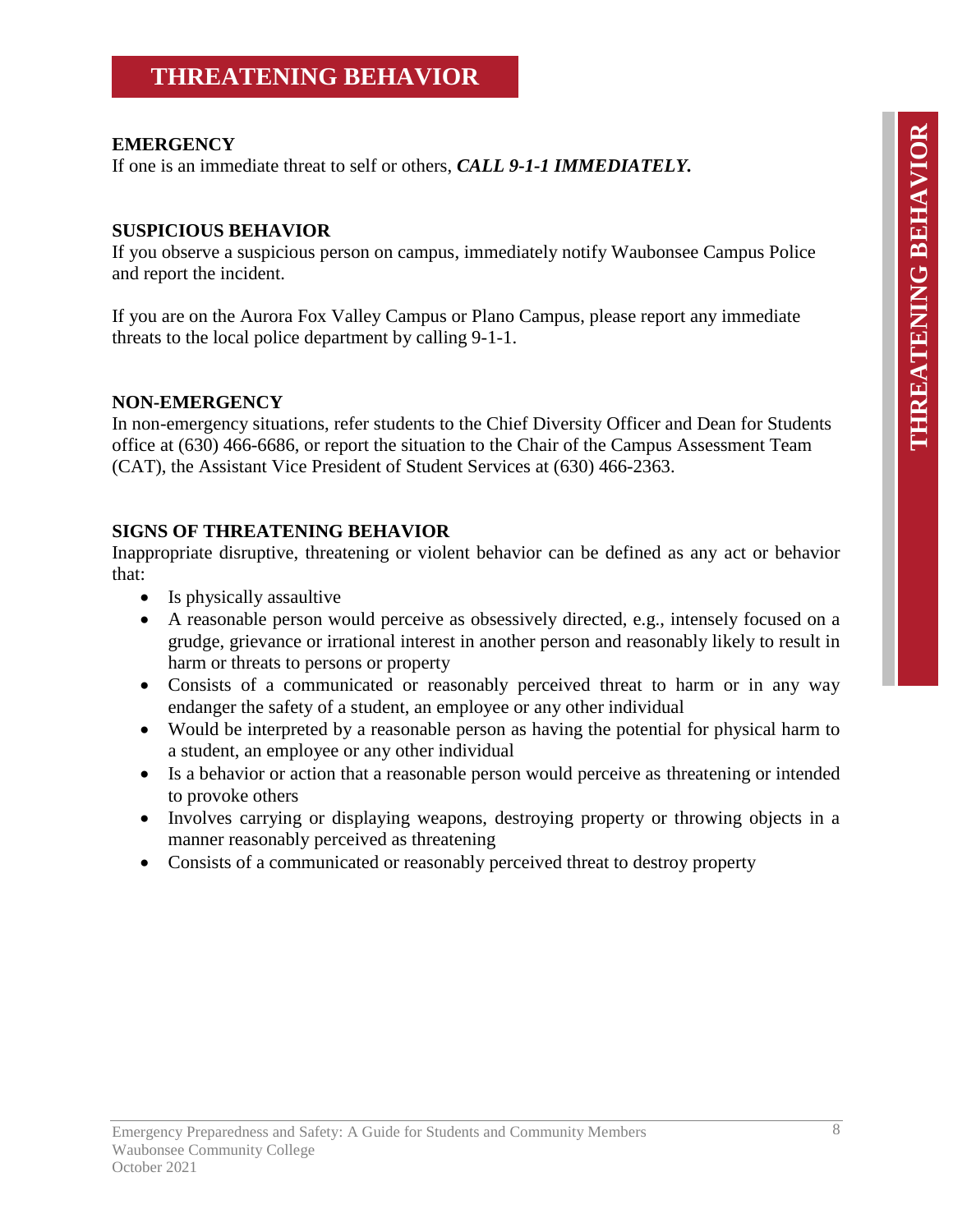# **VIOLENT CRIME IN PROGRESS VIOLENT CRIME IN PROGRESS**

# **VIOLENT CRIME IN PROGRESS**

#### **IF EXITING THE BUILDING IS POSSIBLE**

- 1. Exit the building immediately.
- 2. Notify others as you exit the building.
- 3. Be aware of your surroundings, use cars and walls as cover.
- 4. Upon reaching a safe location, *CALL 9-1-1 IMMEDIATELY.*

#### **IF EXITING THE BUILDING IS NOT POSSIBLE**

- 1. Go to the nearest room or office, lock if possible.
- 2. Keep clear of windows.
- 3. Keep quiet and act as if no one is in the room. Turn off your cellphone ringer.
- 4. DO NOT answer the door.
- 5. *CALL 9-1-1 IMMEDIATELY (if it is safe to do so).*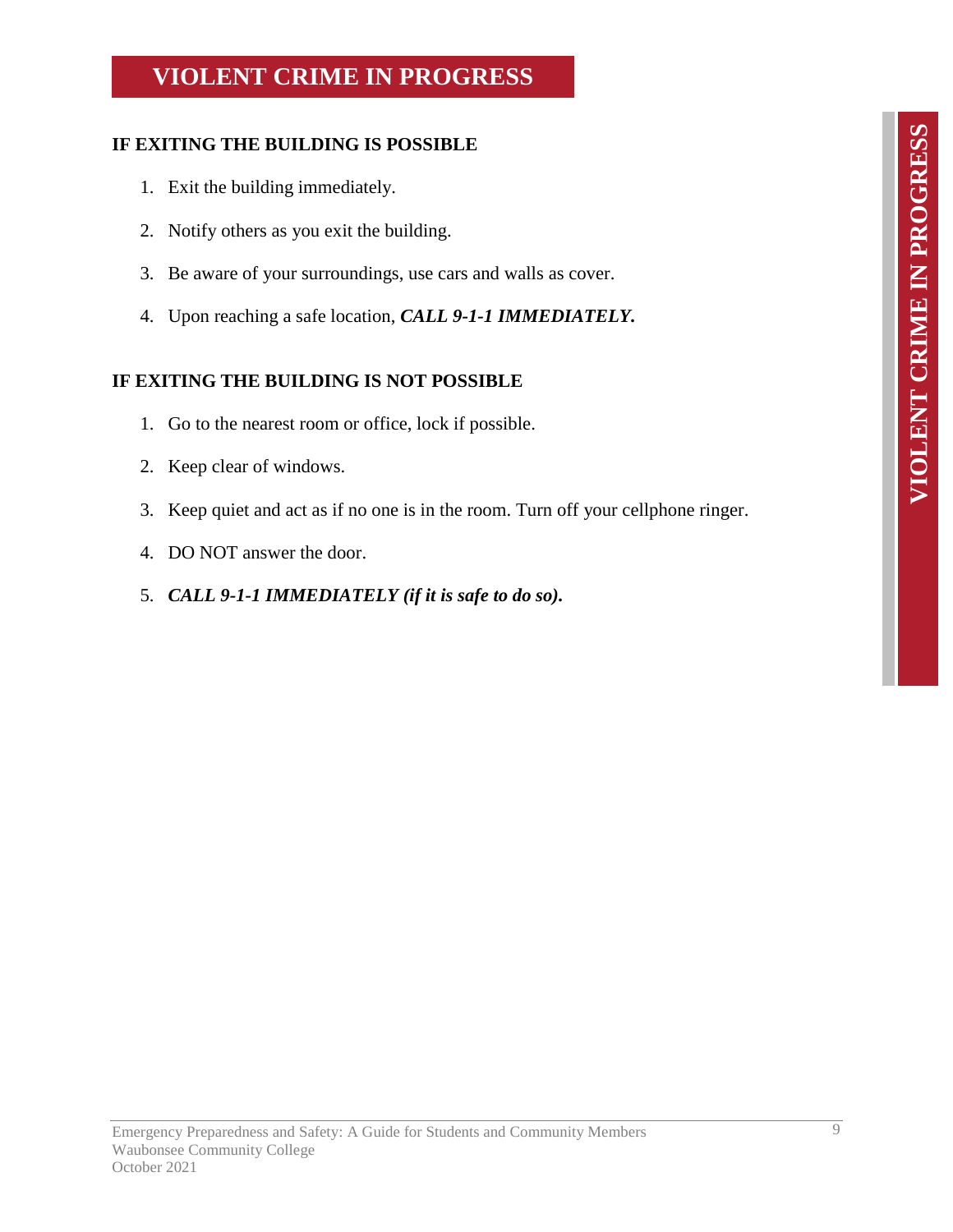## **BOMB OR EXPLOSION**

#### **BOMB**

If you observe a suspicious package or reasonably suspect the presence of an explosive device:

- 1. Clear the immediate area and *CALL 9-1-1 IMMEDIATELY*.
- 2. Do not handle the object or use cell phones; cell phones can detonate a bomb.
- 3. Quickly evacuate the building and alert others to do the same.
- 4. Assist the people with physical disabilities in exiting the building or to a refuge area away from the package.
- 5. Once outside, proceed to a clear area at least 50 feet away from the building. Keep fire lanes, hydrant areas and walkways clear for emergency vehicles and personnel.

Do not return to an evacuated building unless instructed by a college official.

#### **BOMB THREAT**

If you receive news of a potential bomb threat, immediately contact Waubonsee Campus Police at (630) 466-2552.

#### **EXPLOSION**

- 1. Take cover under tables, desks and other sturdy objects.
- 2. Get away from the area as soon as it is safe to do so.
- 3. Assist the people with physical disabilities in exiting the building or to a safe area away from the explosion. Do not use elevators in case of fire.
- 4. *CALL 9-1-1 IMMEDIATELY* after reaching a safe area. Report to authorities if a disabled person is in the building.
- 5. Give your name and phone number to a college official before leaving the area.

Once outside, proceed to a clear area at least 150 feet away from the building or affected area while staying under cover, if possible. Keep exits, fire lanes, hydrant areas and walkways clear for emergency vehicles and personnel.

Do not return to an evacuated building or affected area unless instructed by a college official.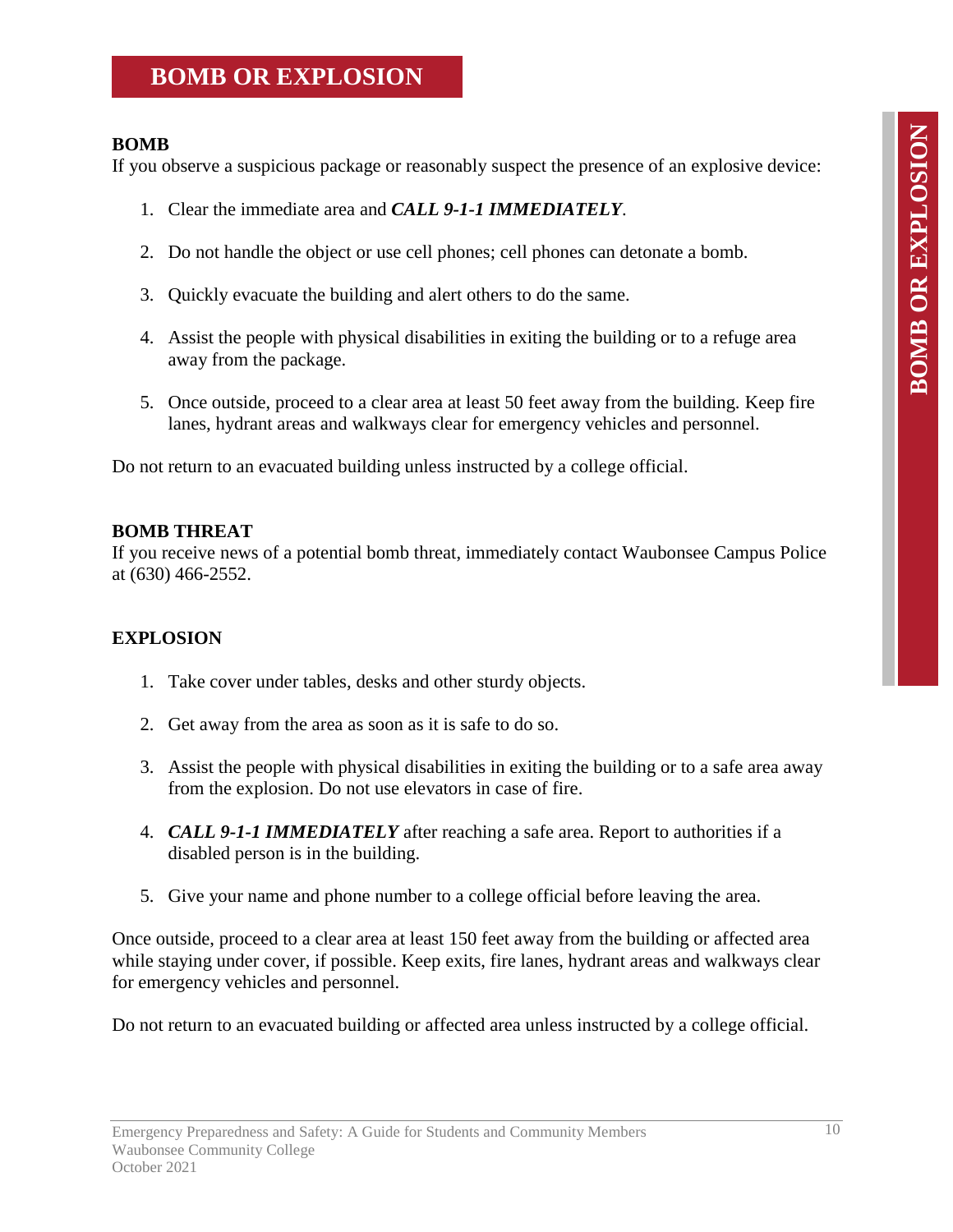## **WEATHER EMERGENCY**

#### **TORNADOES**

If you are in a campus facility during a tornado warning:

- Look for designated shelters or use interior rooms, hallways and stairwells.
- Avoid areas with windows.
- Stay as close to the ground or floor as possible to avoid injury from flying debris.
- Remain calm and provide assistance to others in locating the designated shelter areas.
- No "all clear" signal will be provided. Gather more information before leaving shelters or wait until the warning has expired.

If you are outside when a tornado warning siren sounds, move to a campus building immediately.

#### **LIGHTNING**

If you are on campus when the Lightning Detection System sounds:

- A long steady siren will sound if lightning is likely at the Sugar Grove Campus.
- Stay in your car or move indoors.
- A cancellation siren consisting of five short blasts will sound when potential for lightning has passed.

#### **WEATHER CLOSINGS**

Should the college close due to weather or emergency, it will be communicated to the public, students, staff and faculty through one or more of the following methods:

- Waubonsee Alert System (Text/Voice/Email)
- The college's website at [www.waubonsee.edu](http://www.waubonsee.edu/)
- The Emergency Closing Center website at [www.emergencyclosingcenter.com](http://www.emergencyclosingcenter.com/)
- Local TV, radio stations, and social media such as Facebook and Twitter

Information will include:

- Indication of cancellation of day and/or evening classes.
- Campus or class locations that may be affected (i.e. Sugar Grove Campus, Aurora Campus, Fox Valley Campus, Plano Campus or other extension sites).

Day class cancellations will normally be posted by 5:00 a.m. Evening class cancellations will normally be posted by 3:30 p.m. Do not call the college main number or the Campus Police office for school closing information. Check for the latest information before leaving home.

#### **WINTER DRIVING**

Campus Operations staff will make every effort to clear roadways and parking areas on campus during and after winter storms. However, area streets and roadways may remain hazardous or impassable due to snow accumulation, snow drifts or downed tree limbs. Students, faculty and staff should be guided by the weather closing information published by the school as well as news reports of road conditions where they live. Road condition information can also be located on the Illinois Department of Transportation website: [www.gettingaroundillinois.com](http://www.gettingaroundillinois.com/)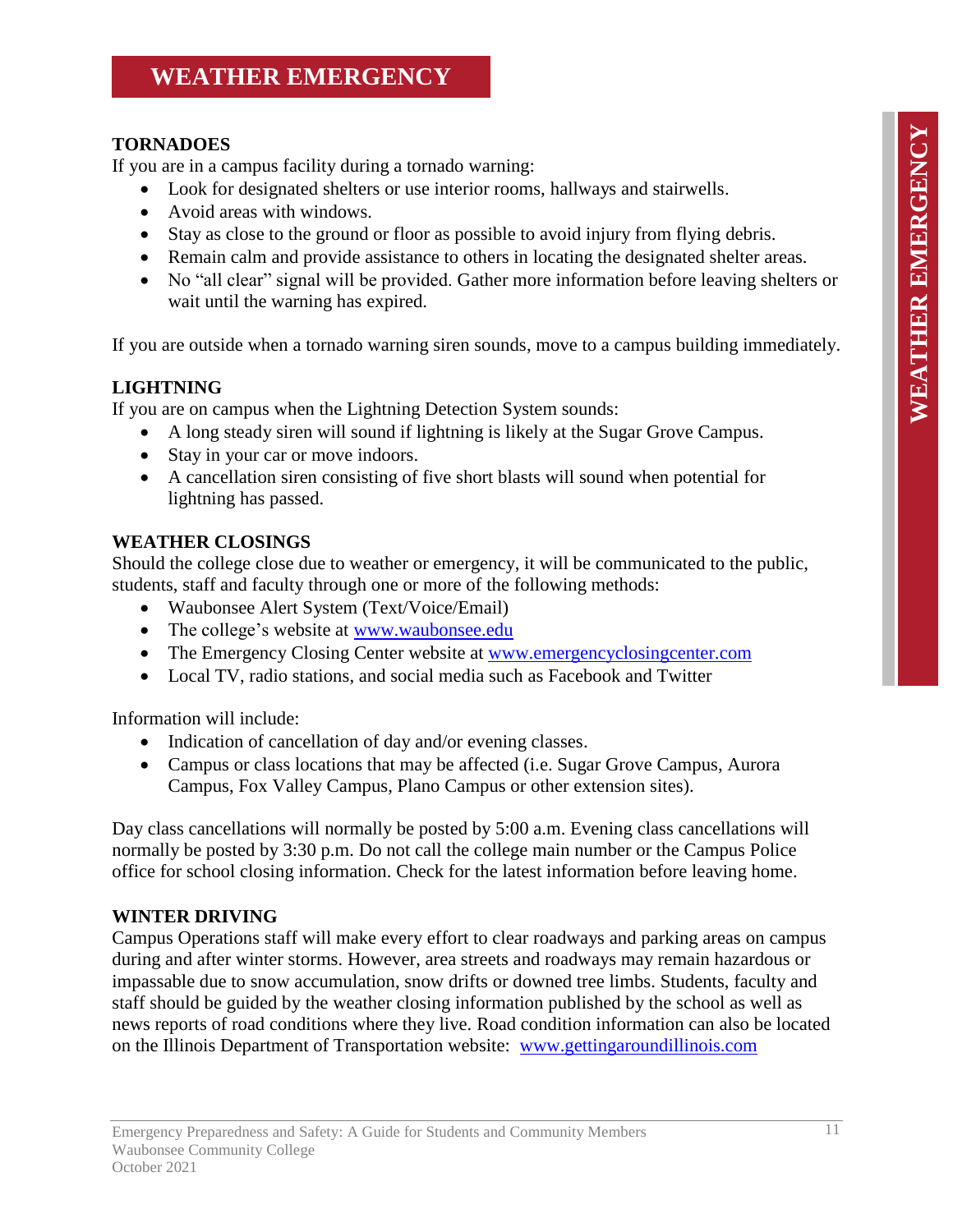# **CHEMICAL OR RADIOACTIVE SPILL**

In the case of a chemical or radioactive material spill:

#### 1. *CALL 9-1-1 IMMEDIATELY.*

- 2. Vacate the affected area at once and seal it off to prevent further contamination of other areas until the arrival of Waubonsee Campus Police.
- 3. If contaminated by a spill, wash the affected area(s) with water immediately, remove contaminated clothing and remain in the vicinity until emergency medical authorities can render first aid and provide decontamination.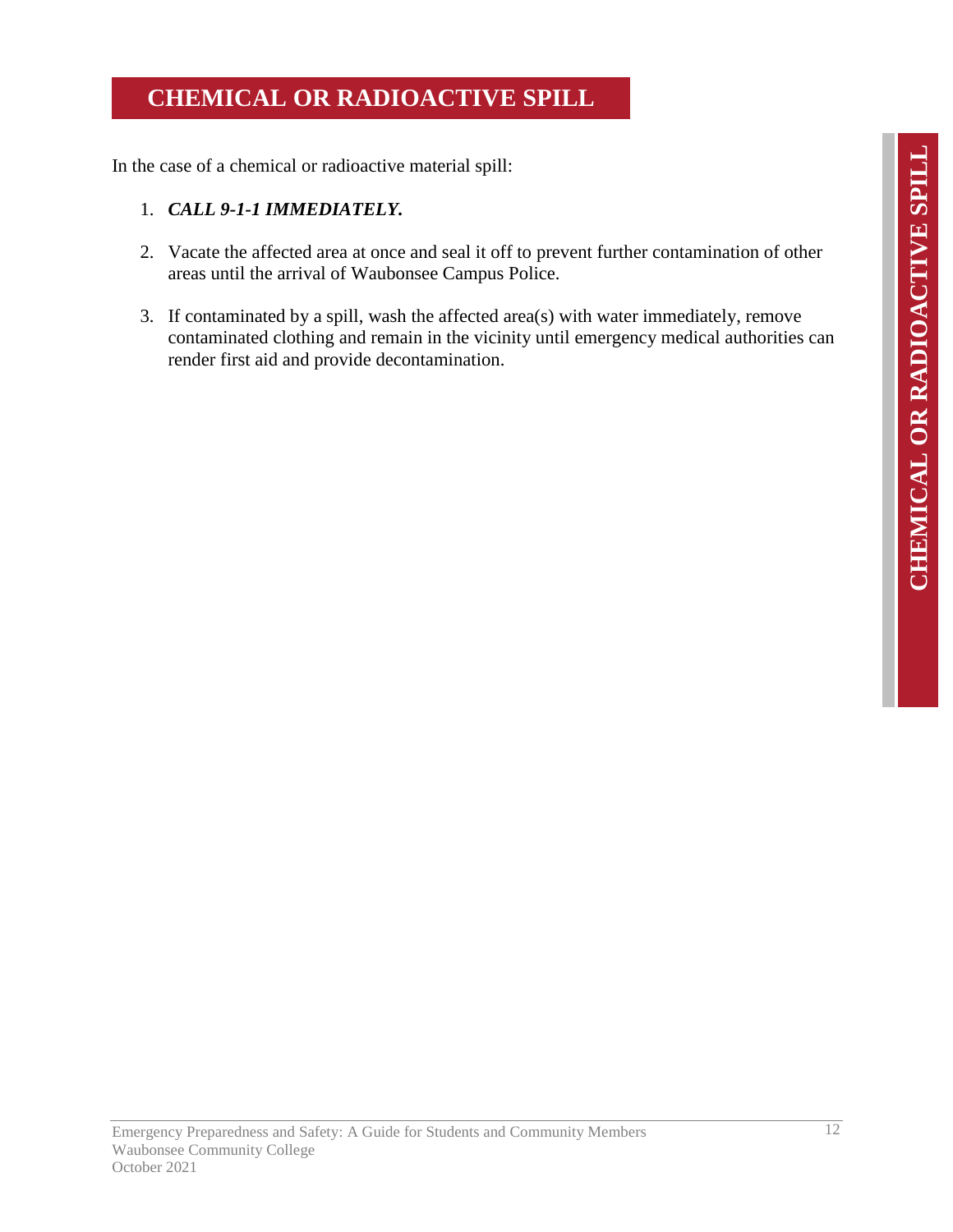## **UTILITY FAILURE**

If there is potential danger to building occupants, *CALL 9-1-1 IMMEDIATELY.*

Electrical power may be lost during and after storms. Faculty, Campus Operations personnel and Emergency Responders will jointly decide on whether to wait or to discontinue class.

#### **EMERGENCY**

When the building evacuation alarm is sounded:

- 1. Leave by the nearest marked exit and alert others to do the same. Do not use elevators.
- 2. Assist the people with physical disabilities in exiting the building or to a refuge area. Report to first responders that a disabled person is in the building.
- 3. Once outside, proceed to a clear area at least 50 feet away from the building. Keep exits, fire lanes, hydrant areas and walkways clear for emergency vehicles and personnel.
- 4. During inclement weather, move to an adjacent unaffected building and wait for instructions from a college official.

Do not return to an evacuated building unless instructed by a college official.